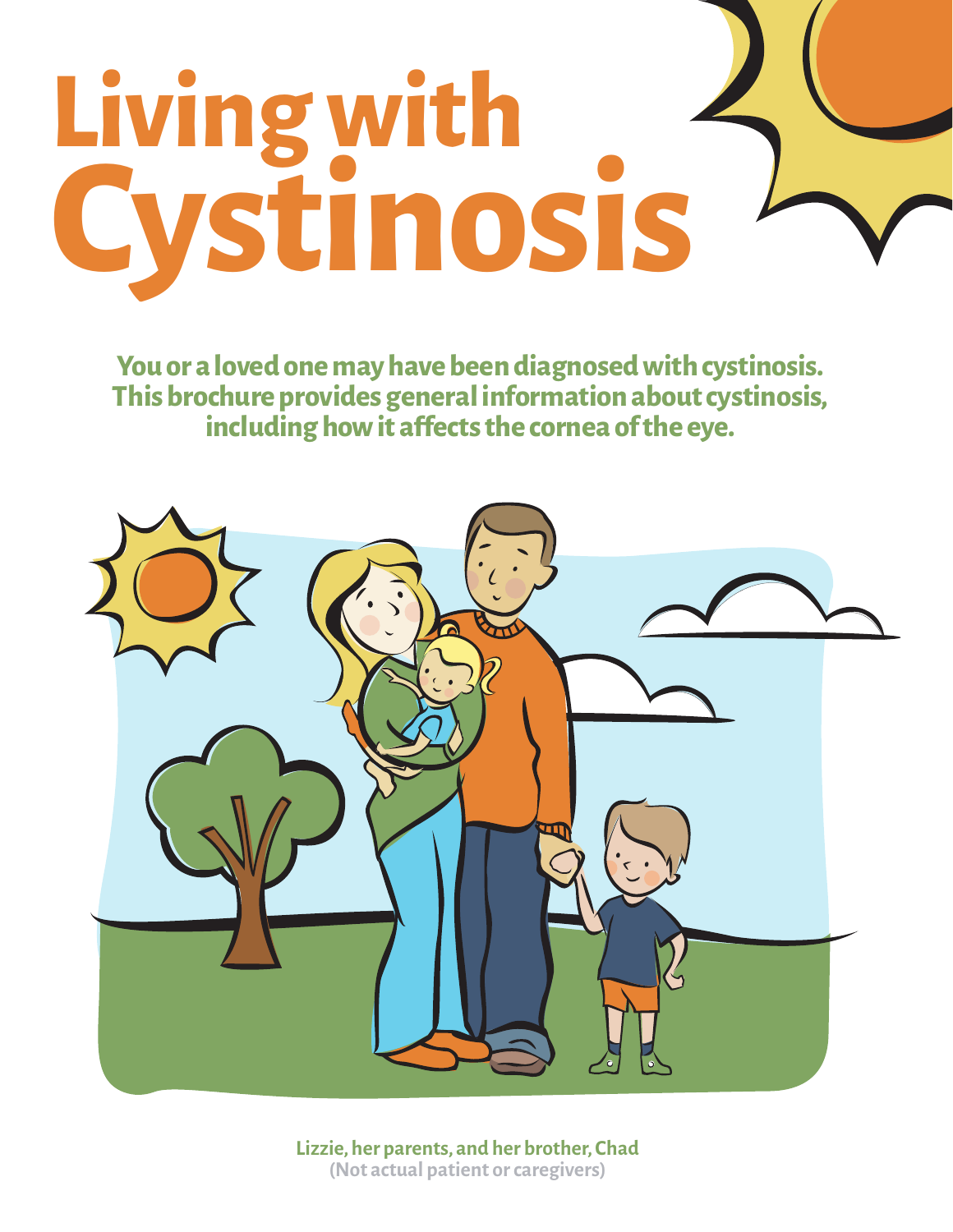# **What is cystinosis?**

Cystinosis is a rare inherited disorder in which the **amino acid cystine** builds up in cells in the body and forms crystals.

More than 600 people in the United States have cystinosis. About 95% of them have **infantile nephropathic cystinosis**. (Nephropathic means diseases that involve the kidneys.) There are two other types of cystinosis – **late-onset cystinosis** and **ocular cystinosis** (nonnephropathic).



**In this family, both parents are** carriers **of cystinosis because each has one unaffected** *CTNS* **gene and one** *CTNS* **gene with a mutation.**

# **How is cystinosis inherited?**

Lizzie has cystinosis because she inherited a *CTNS* gene with a mutation from each parent. The **57-kb deletion** is the most common gene variation in people with cystinosis in the United States.

When both parents are carriers, each child in the family has a 25% chance of inheriting cystinosis, a 50% chance of being a carrier, and a 25% chance of having no affected *CTNS* genes.

After Lizzie was diagnosed, Chad was tested. Like his parents, he is a carrier of cystinosis but does not have symptoms. **DID YOU KNOW?** May 7th (5/7)

#### was chosen as Cystinosis Awareness Day because of the 57-kb gene variation.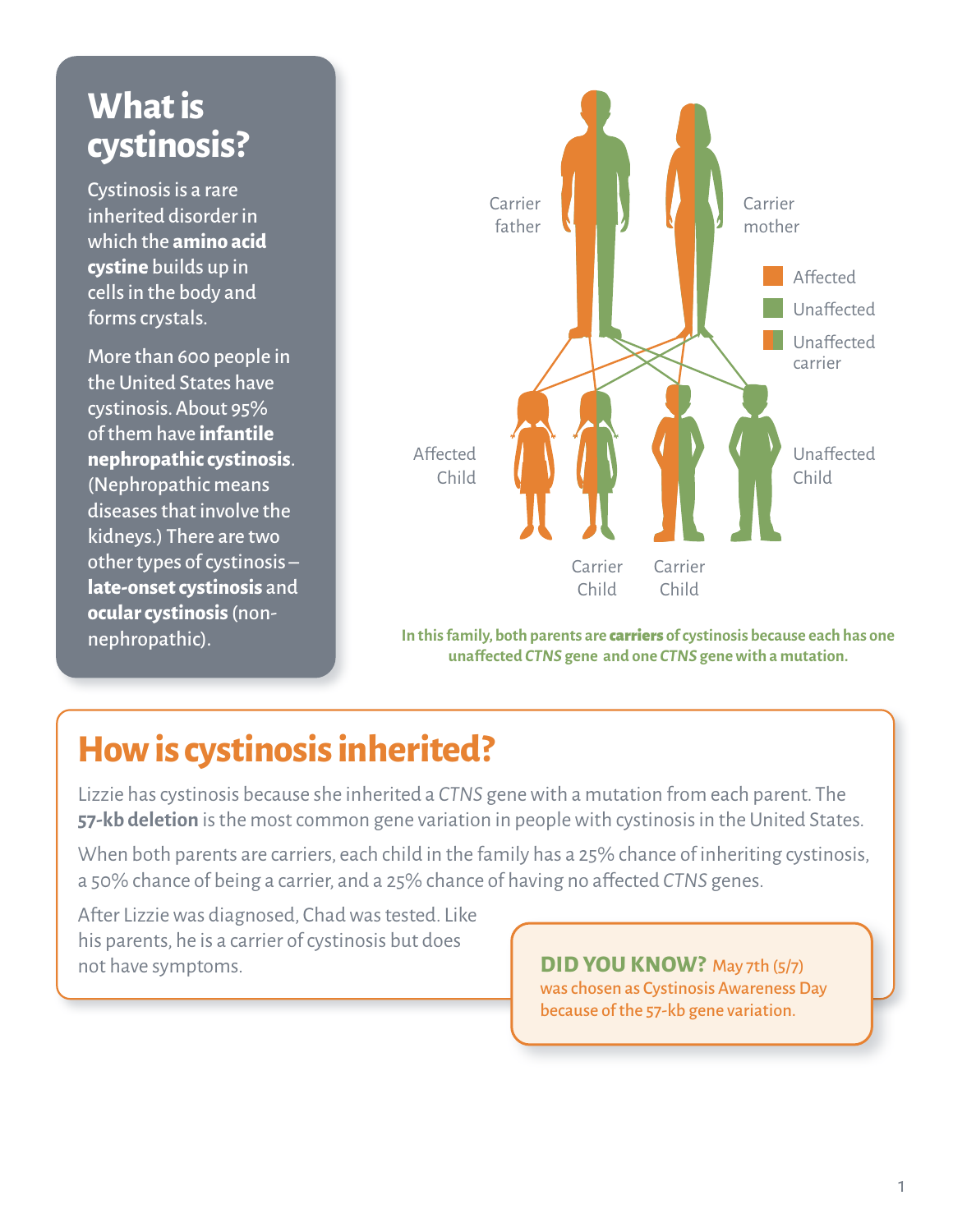#### **How does cystinosis affect the body?**

In people with cystinosis, cystine builds up and forms cystine crystals in all cells of the body. Some organs and tissues are more likely to be impacted by cystinosis, including:

- **g Kidneys**
- **g Eyes**
- **g Bones**
- **g Muscles**
- *<b>filturoid* (a gland that produces hormones that your body needs)

**Cystine crystals are especially damaging to the kidneys and eyes.**

# **How does cystinosis affect the kidneys?**

Often, the first signs of cystinosis are:

- **g Urinating a lot**
- **g Feeling thirsty much of the time**

These symptoms occur when the kidneys fail to reabsorb nutrients and minerals. The minerals are then lost in urine.

Frequent urination may lead to dehydration, less blood circulating throughout the body, and loss of many nutrients. Because cystinosis damages the kidneys, most people with cystinosis will eventually need a kidney transplant.

Since her diagnosis, Lizzie has been treated by a **pediatric nephrologist** – a doctor who is an expert in treating kidney diseases in children and teenagers. Lizzie's pediatric nephrologist coordinates care with other specialists as needed.

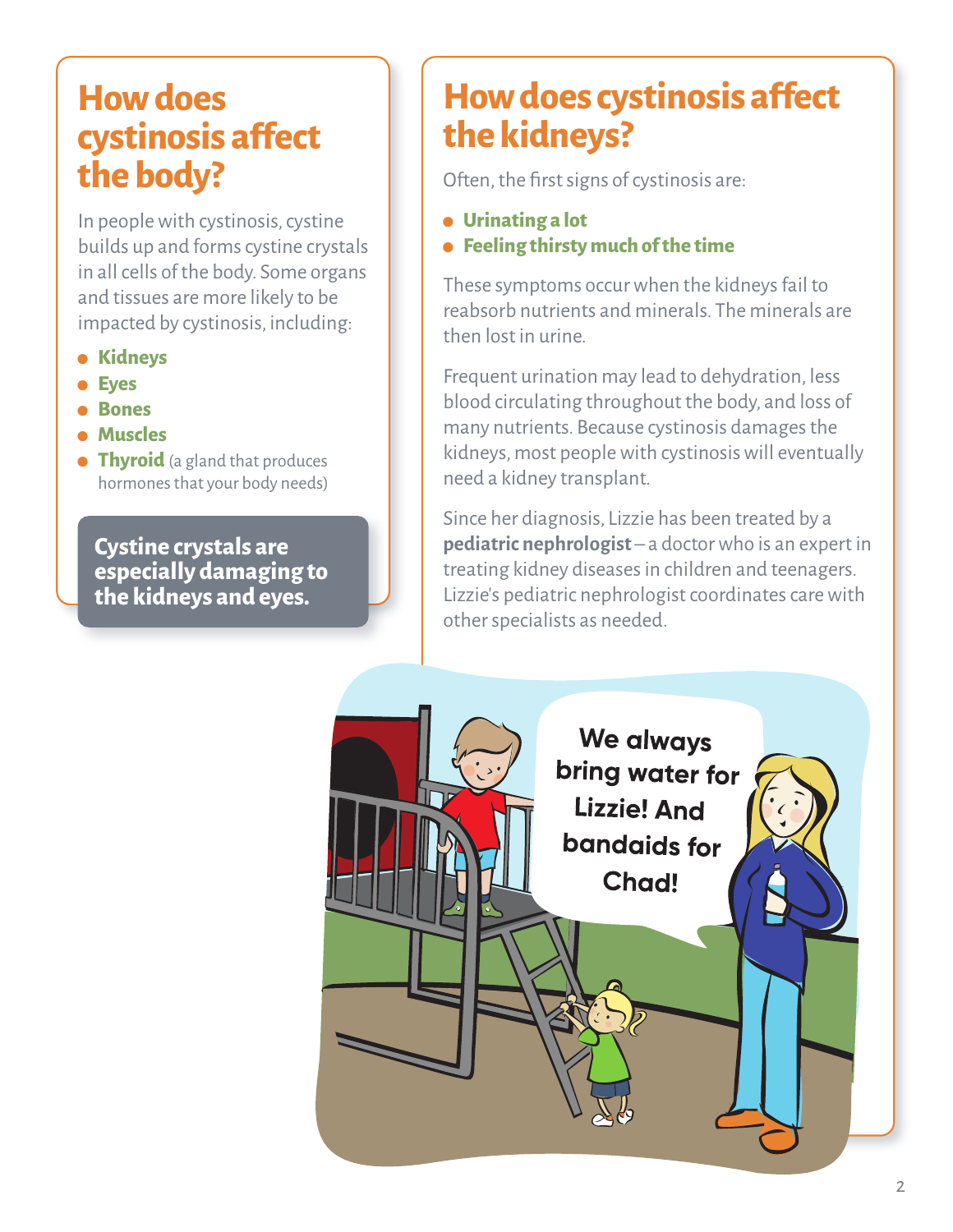**Shark corneas** are very simliar to human corneas, but sharks don't blink like humans do!

Lizzie wants to be a vet when she grows up!

#### **How does cystinosis affect the cornea of the eye?**

In addition to seeing her pediatric nephrologist regularly, Lizzie also sees an **ophthalmologist** (a doctor who treats eye problems).

In people with cystinosis, cystine crystals may affect all parts of the eye, including the **cornea**. The cornea is the front, clear part of the eye. It is very important because it helps the eye focus, and it protects the inner parts of

the eye. The **cornea has many layers**. Over time, crystal build-up progresses deeper into the cornea, affecting all layers.

Unlike most parts of the body, the **cornea does not have blood vessels**. This means that the oral medicine Lizzie takes for her cystinosis does not reach the corneas of her eyes.

**Without specific treatment for the eyes, cystine crystals will continue to build up throughout the layers of the cornea.**

# **What eye symptoms may occur when cystine crystals build up in the cornea?**

The build-up of cystine crystals in the cornea starts at birth. The crystals can be seen as early as 12 months of age by an ophthalmologist. Without treatment, symptoms caused by the build-up of cystine crystals in the cornea increase in number and intensity over time. As a result, **vision may become impaired and daily activities may become more difficult to carry out.**

**Increased sensitivity to light (photophobia) is the most common eye symptom** in people with cystinosis. Many people with photophobia avoid being outside, or they wear dark glasses, sometimes even inside.



**Lizzie and her parents track Lizzie's eye symptoms so that they are prepared to discuss concerns with her ophthalmologist.**

Additional symptoms may develop, ranging from **squinting, uncontrollable blinking**, and **watery eyes** to **more severe symptoms** that cause discomfort and pain.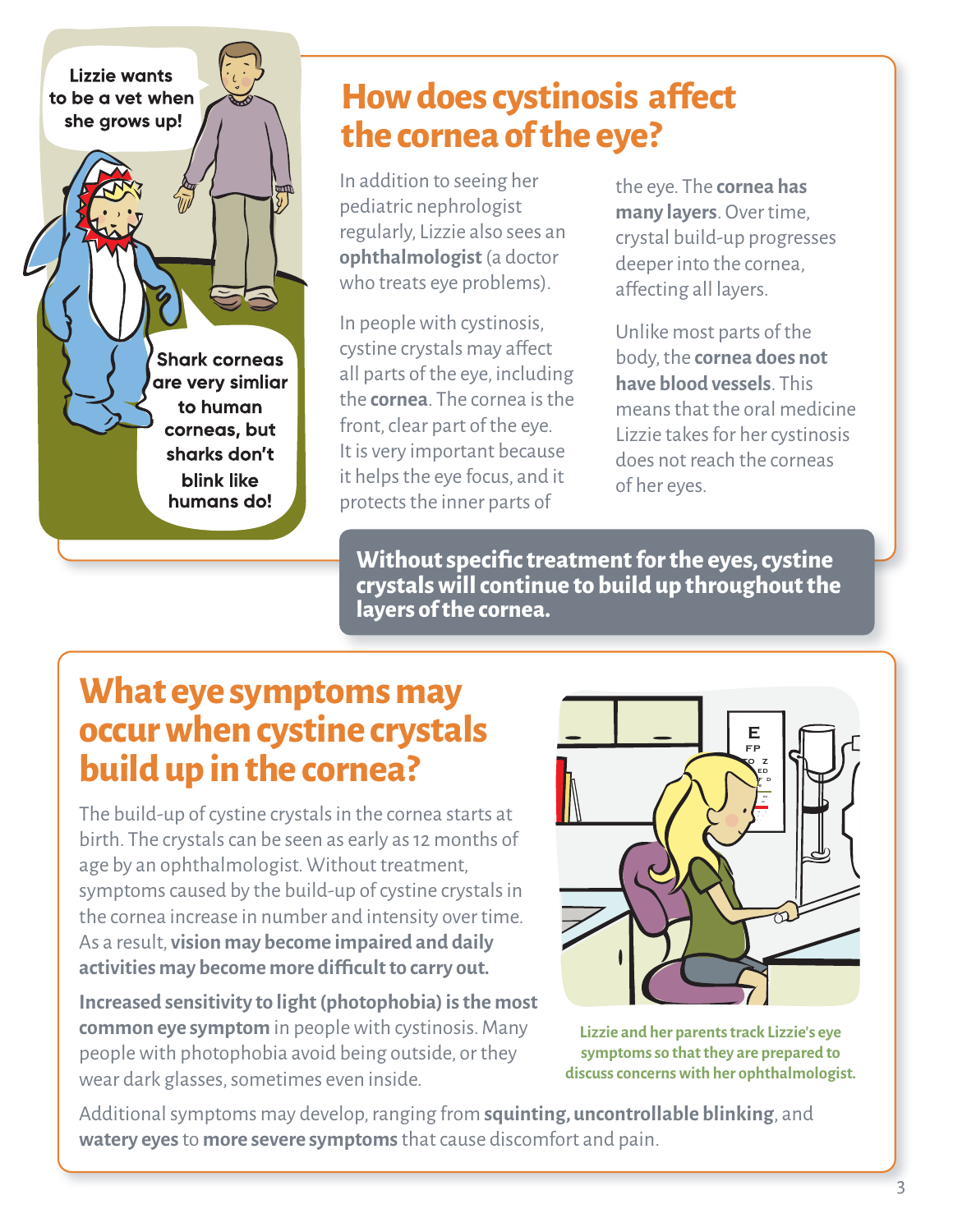# **Keeping track of eye symptoms**

| <b>Eye Symptoms</b><br>Write yes or no next to each symptom. | Yes/No |
|--------------------------------------------------------------|--------|
| Light sensitivity in sunlight or other bright light          |        |
| Feeling like there is something in your eyes                 |        |
| Eye pain                                                     |        |
| Teary eyes and/or dry eyes                                   |        |
| <b>Blurry vision</b>                                         |        |
| Difficulty seeing at night                                   |        |
| Uncontrollable blinking or winking                           |        |

# **Regular cystinosis medical eye exams**

**Regular cystinosis medical eye exams** (not just vision checks) **are recommended** for people with cystinosis to assess how the amount of crystals is changing over time.

These exams are a good time to ask the ophthalmologist questions about the impact of cystinosis on the eyes, as well as to discuss other eye conditions that may have been diagnosed, such as cataracts, dry eyes, retinopathy, or glaucoma. These conditions may or may not be related to cystinosis. It's also important to let the ophthalmologist know about any extended periods of time that oral or eye medicines were not used.

For better coordination of care, **it's important for all doctors to receive up-to-date results of eye exams** to help ensure the best possible treatment plan moving forward.

# **Questions to ask your ophthalmologist**

- ✓ **How is cystinosis affecting my eyes?**
- ✓ **What parts of my eyes are affected the most?**
- ✓ **What is the amount or density of cystine crystals in my corneas?**
- ✓ **Has there been a change in the amount of cystine crystals since my last exam?**
- ✓ **How would you rate my photophobia?**
- ✓ **Are my eye symptoms due to the effects of cystinosis on my corneas or on other parts of my eyes?**
- ✓ **What can I do to prevent long-term complications of cystinosis in my eyes?**

**DID YOU KNOW?** Your ophthalmologist can take pictures of your corneas to assess the build-up of corneal crystals over time.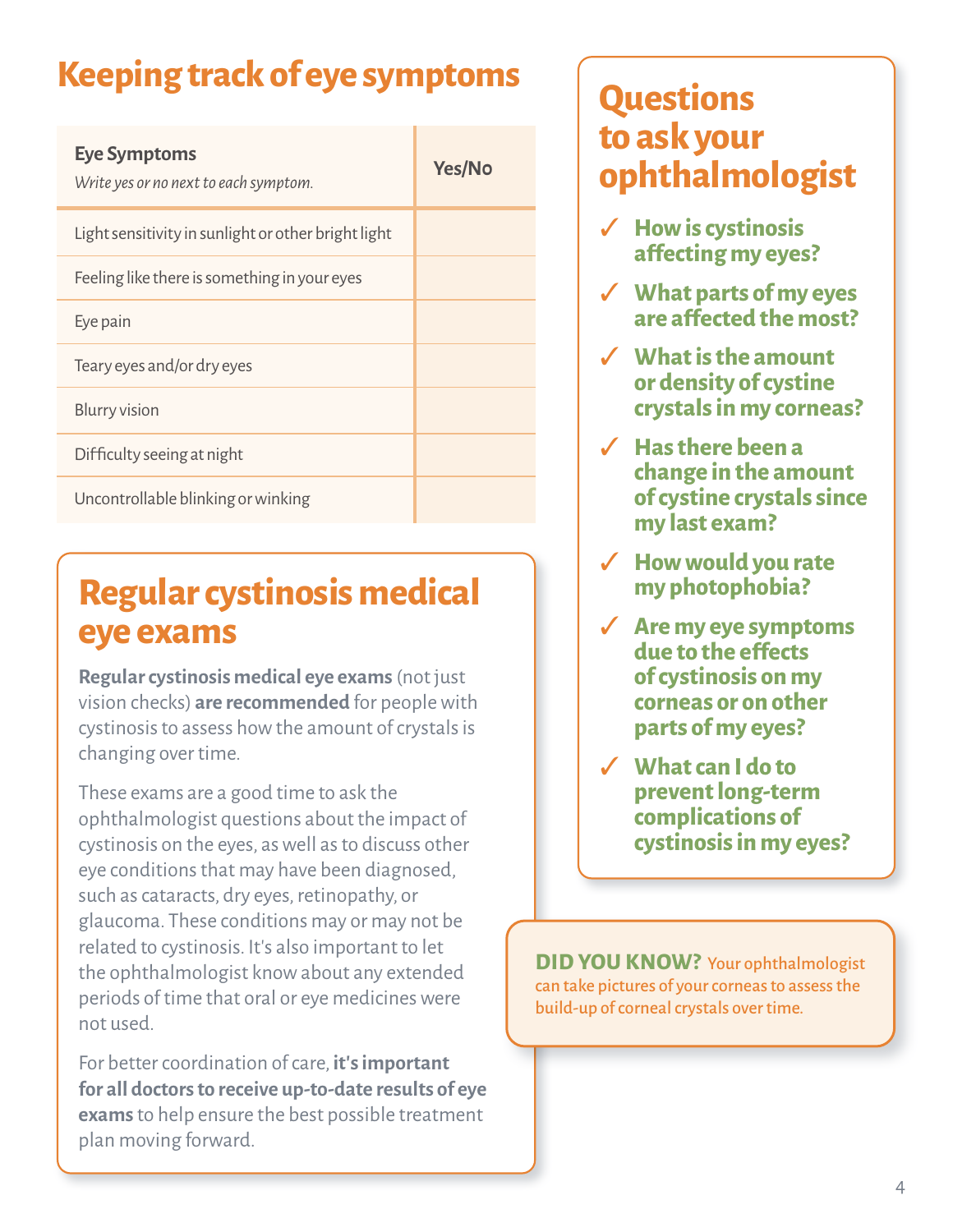# **A personalized treatment plan for a systemic disorder**

Lizzie has a personalized treatment plan that she follows every day to help her stay healthy. This includes:

- **g Taking medicines that reduce the build-up of cystine crystals in the body, including the eyes**
- **g Taking medicines and nutritional supplements that prevent or treat symptoms caused by cystine crystal build-up**

At every appointment, Lizzie talks to her doctors about things that may get in the way of keeping up with her medication schedule, such as school, after-school activities, work, and vacations. Importantly, they also talk about how Lizzie can manage her cystinosis while still doing the things she wants to do.

Lizzie also has a water bottle with her all the time because she needs to drink a lot, and she makes sure to exercise and eat a healthy diet.

#### **DID YOU KNOW?**

Cystinosis is among the approximately 3% of rare genetic disorders for which there are specific medicines approved by the Food and Drug Administration (FDA).



**Lizzie takes her medicines on a schedule, but it's her social schedule that keeps everyone busy.**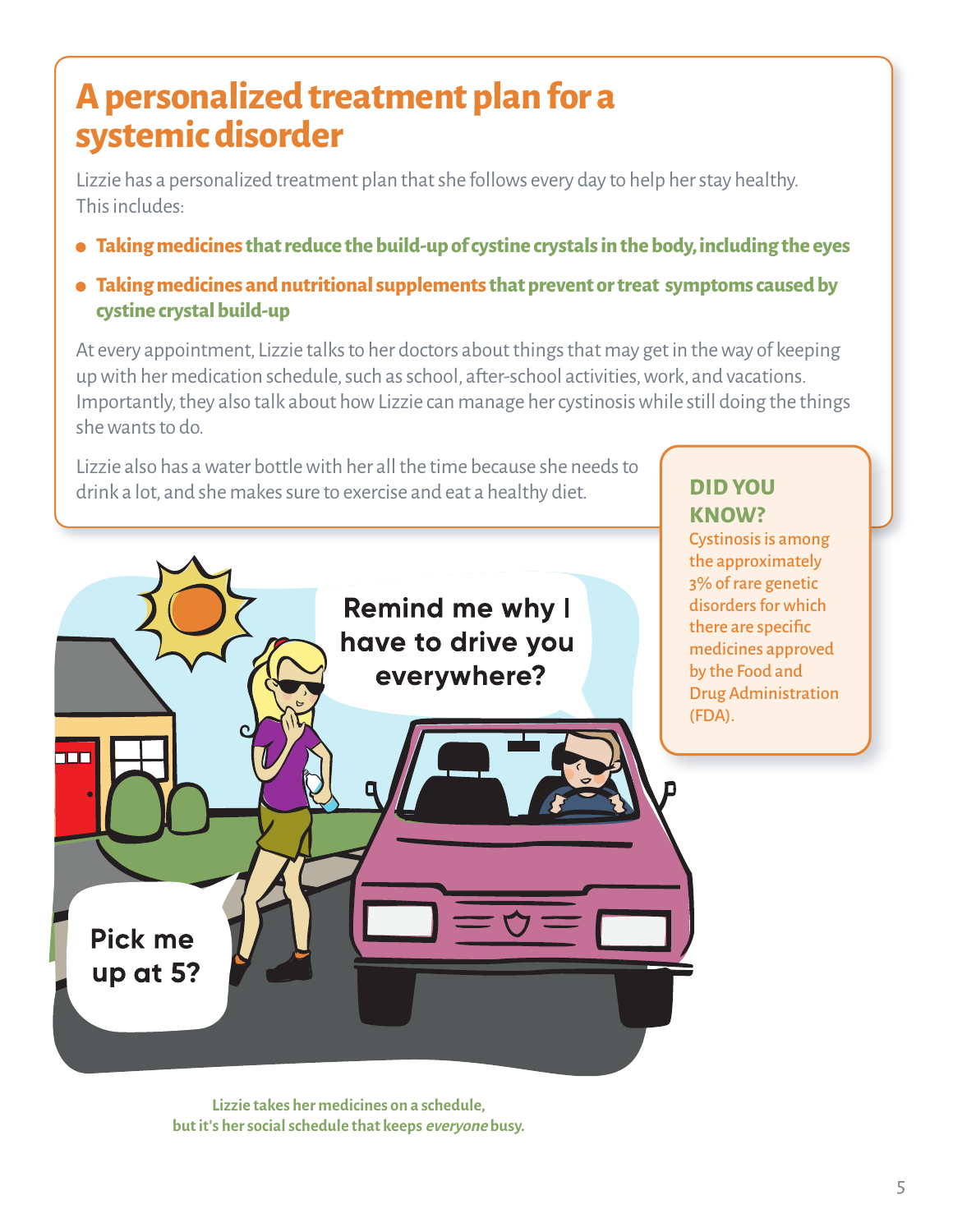

## **A new chapter**

As Lizzie gets older, she will transition to seeing a **primary care doctor and other specialists for adults**.

It's important to find a doctor who acts as a partner and advocate. The Cystinosis Research Network maintains a list of **nephrologists and other healthcare providers who have training and experience in treating people with cystinosis**. Go to **Doctors in Your Area (cystinosis.org)** where you can search by provider type and geographic location.

As a young adult, Lizzie will be learning more about cystinosis and how to manage it by talking to her current care team before transitioning to adult care. Over time she will start making her own healthcare decisions.

Being able to answer the questions below can help Lizzie prepare to transition to a new medical team.

- ✓ **What is cystinosis?**
- ✓ **When were you diagnosed with cystinosis?**
- ✓ **What are your major symptoms and complications due to cystinosis?**
- ✓ **What medicines are you taking, and how frequently are you taking them?**
- ✓ **What specialists do you see, and how often do you see them?**
- ✓ **What kinds of tests do you need to track changes in cystine crystals in your body and in your eyes?**
- ✓ **Do the specialists on your treatment team belong to the same healthcare system?**
- ✓ **Do the specialists on your treatment team communicate with each other? If not, how can you facilitate communication between your doctors?**

As someone with cystinosis, Lizzie will need to schedule doctor and ophthalmologist appointments to **monitor the cystine levels in her blood and the cystine crystals in her corneas**. Staying on top of her disease will help Lizzie to be independent without compromising her health.